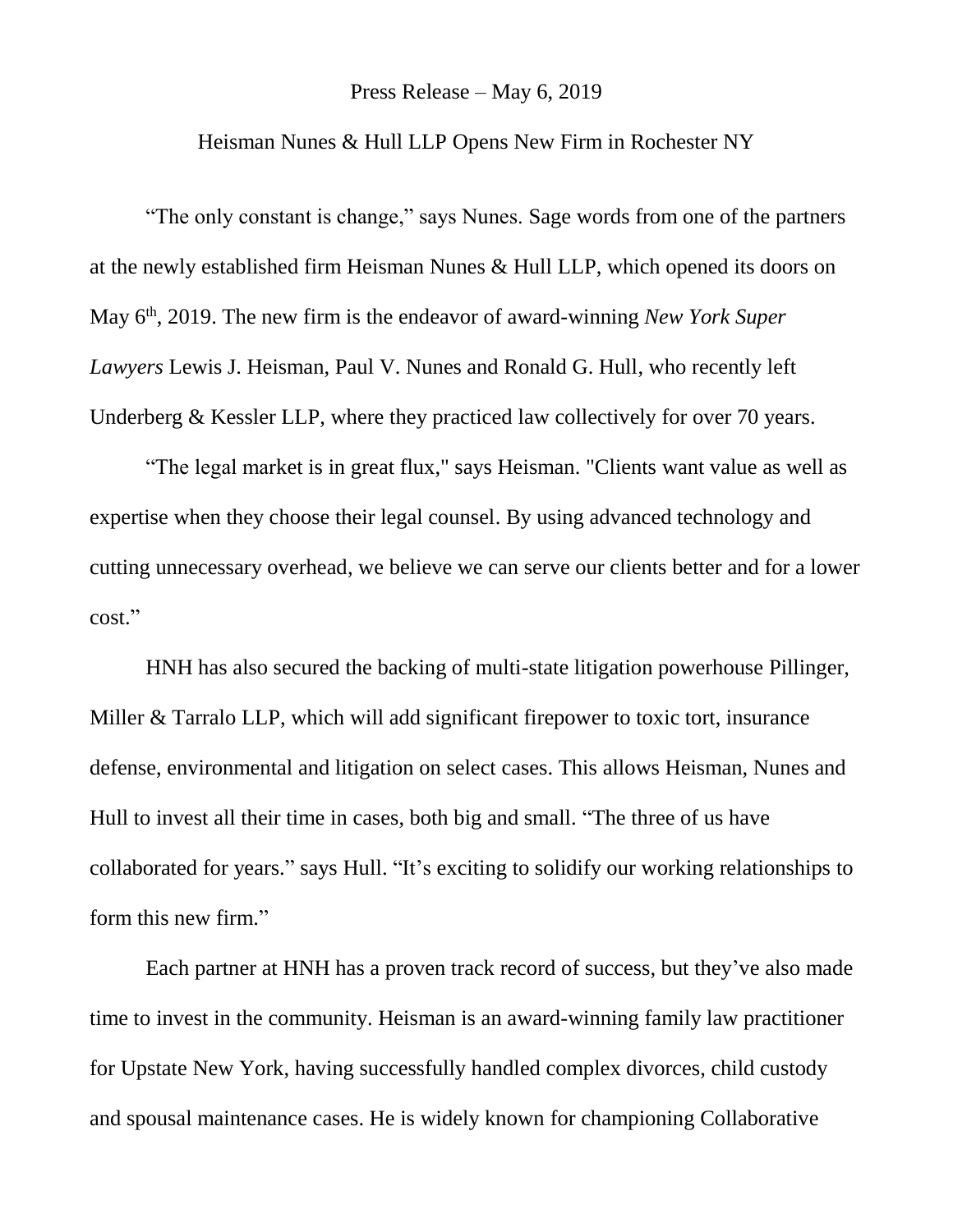Law, a non-adversarial process which can reduce stress and expenses for his clients. Lew is also active as outgoing President of the Board of Directors of the Seneca Waterways Council, board member for the Fairport Perinton Partnership for a Better community, former president and member of the Fairport Rotary Club, and a proud recipient of the Boy Scouts' prestigious Silver Beaver award.

Nunes' diverse practice encompasses insurance defense, trusts & estates litigation, business litigation, intellectual property defense, and select personal injury cases (notably food-borne illness cases). Among his more well-known successes are his representation of the country of Australia in Rochester's Fast Ferry litigation, and the class action suit against the State of New York after thousands of residents were exposed to parasites at the Seneca Lake Water Park. His legal acumen was honed as an associate at the Wall Street firm, Thacher Proffitt & Wood, but Nunes has been a Rochester legal dynamo for over 30 years. He was awarded the Empire State Counsel Award for his pro bono work, but still finds time to play keyboard and guitar in a number of local bands.

Hull has the reputation as one of the most broadly experienced environmental law and toxic tort lawyers in the region. His expertise ranges from state and federal Superfund litigation, Brownfields redevelopment and environmental remediation, to hazardous waste management, and environmental impact reviews... and everything inbetween. He is also known for his painstaking work in asbestos and lead paint exposure cases. As a former law clerk to Federal and State (Appellate Division) Judges, Ron has